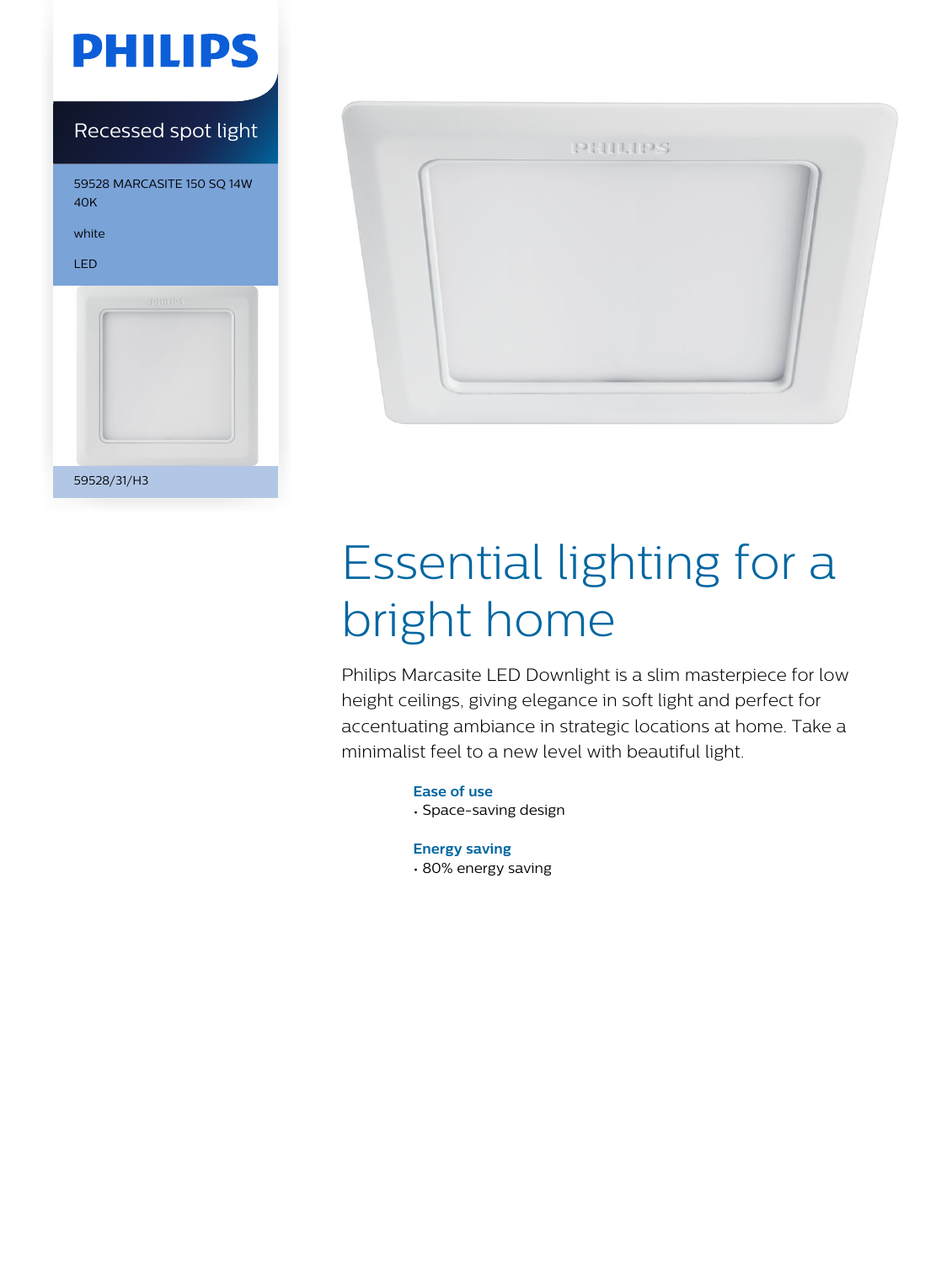#### 59528/31/H3

## **Highlights**

#### **Space-saving design 80% energy saving**

Up to 80% energy saving compared to standard incandescent light sources.

### Specifications

#### **Design and finishing**

- Color: white
- Material: plastic

#### **Extra feature/accessory incl.**

- Adjustable spot head: No
- Dimmable with remote control: No
- LED integrated: Yes
- Remote control included: No
- Centerpiece: Yes

#### **Light characteristics**

- Beam angle: 110 degree(s)
- Color rendering index (CRI): 80

#### **Miscellaneous**

- Especially designed for: Functional
- Style: Functional
- Type: Downlight
- EyeComfort: Yes

#### **Product dimensions & weight**

- Cut out length: 15 cm
- Cut out width: 15 cm
- Height: 2.7 cm
- Length: 16 cm
- Net weight: 0.21 kg
- Recessed distance: 5 cm
- Width: 16 cm

#### **Service**

• Warranty: 1 year(s)

#### **Technical specifications**

- Lifetime up to: 15,000 hour(s)
- Total lumen output fixture: 930
- Light color: 4000
- Mains power: 220-240
- Fixture dimmable: No
- LED: Yes
- Built in LED: Yes
- Number of bulbs: 32
- Wattage bulb included: 14
- Maximum wattage replacement bulb: 0.2 W
- IP code: IP20
- Class of protection: Class II